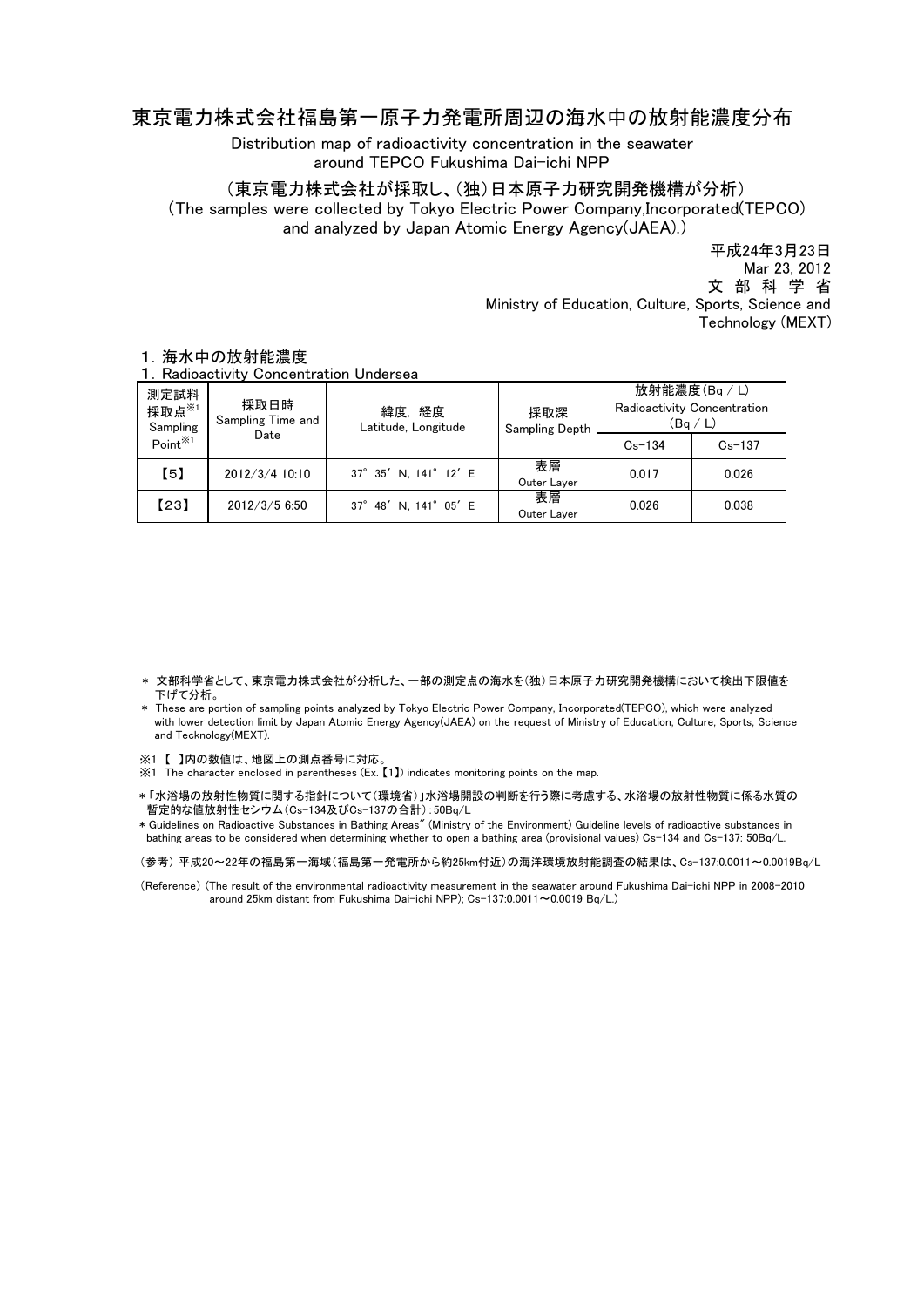

図中の■は東京電力(株)福島第一原子力発電所を示す

- 文部科学省として、東京電力株式会社が分析した、一部の測定点の海水を(独)日本原子力研究開発機構において検出下限値を 下げて分析。
- \* These are portion of sampling points analyzed by Tokyo Electric Power Company, Incorporated(TEPCO), which were analyzed with lower detection limit by Japan Atomic Energy Agency(JAEA) on the request of Ministry of Education, Culture, Sports, Science and Tecknology(MEXT).

\*「水浴場の放射性物質に関する指針について(環境省)」水浴場開設の判断を行う際に考慮する、水浴場の放射性物質に係る水質の 暫定的な値 放射性セシウム(Cs-134及びCs-137の合計):50Bq/L

\*Guidelines on Radioactive Substances in Bathing Areas" (Ministry of the Environment) Guideline levels of radioactive substances in bathing areas to be considered when determining whether to open a bathing area (provisional values) Cs-134 and Cs-137: 50Bq/L.

(参考) 平成20~22年の福島第一海域(福島第一発電所から約25km付近)の海洋環境放射能調査の結果は、Cs-137:0.0011~0.0019Bq/L (Reference) (The result of the environmental radioactivity measurement in the seawater around Fukushima Dai-ichi NPP in 2008-2010 around 25km distant from Fukushima Dai-ichi NPP); Cs-137:0.0011~0.0019 Bq/L.)